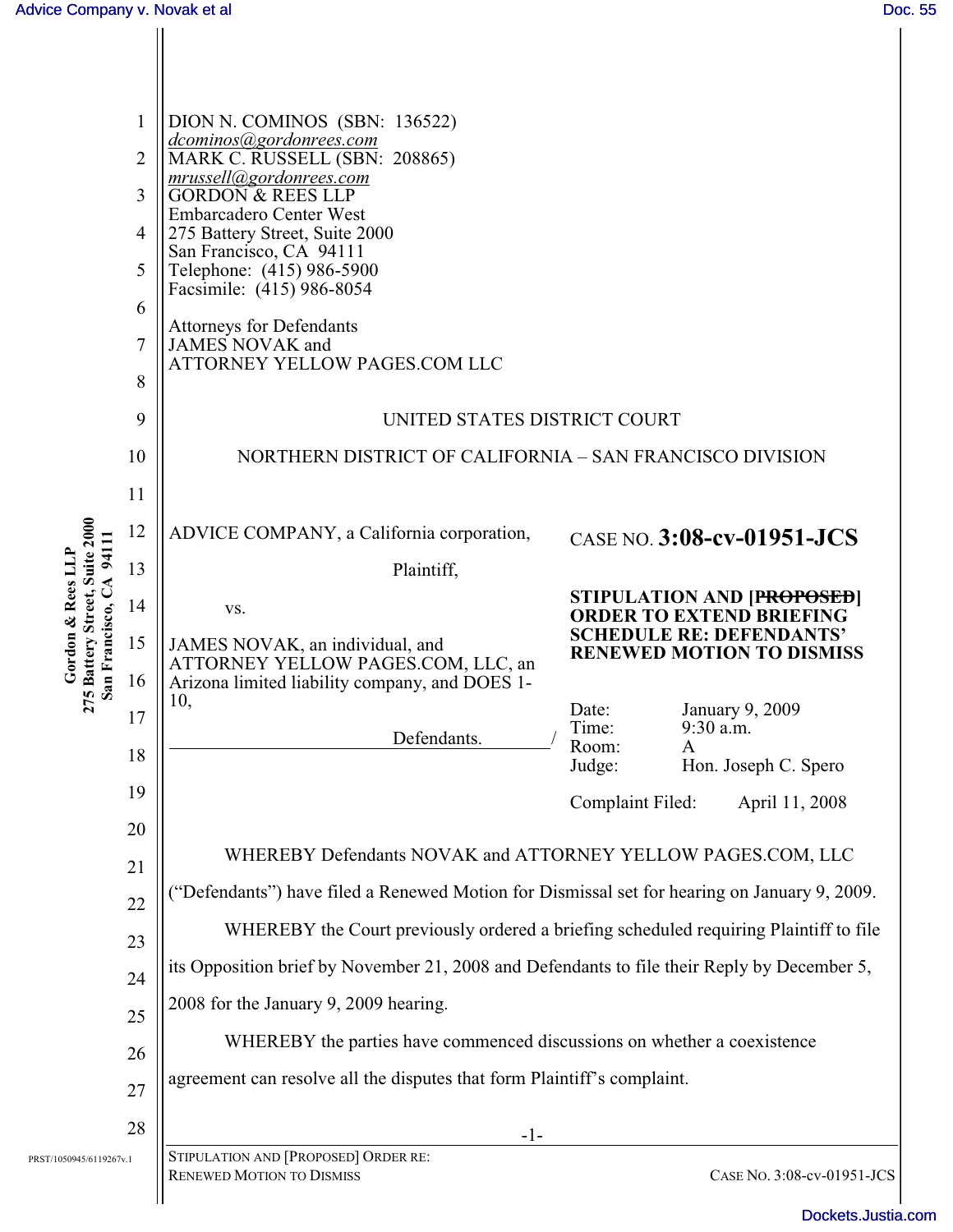| 275 Battery Street, Suite 2000<br>San Francisco, CA 94111<br>Gordon & Rees LLF | 1<br>$\mathbf{2}$<br>3<br>$\overline{4}$<br>5<br>6<br>$\overline{7}$<br>8<br>9<br>10<br>11<br>12 | WHEREBY the parties have agreed to extend the filing dates of Plaintiff's Opposition to<br>December 15, 2008 and Defendants' Reply until December 24, 2008 so that the parties have<br>sufficient time to negotiate the details of the possible coexistence agreement.<br>IT IS HEREBY STIPULATED AND AGREED by and between the attorneys of record<br>for the parties who have appeared in this action that the briefing schedule on the Defendants'<br>Renewed Motion to Dismiss be extended as follows:<br>Plaintiff's Opposition is due by December 15, 2008.<br>п<br>Defendants' Reply is due by December 24, 2008.<br>Hearing moved to January 16, 2009 at 9:30 a.m. /s/JCS<br>∗<br>Dated: November 12, 2008<br><b>GORDON &amp; REES LLP</b><br>/s/ Mark C. Russell<br>By:<br><b>MARK C. RUSSELL</b><br>Attorneys for Defendants |       |                                                                                                                                                          |
|--------------------------------------------------------------------------------|--------------------------------------------------------------------------------------------------|----------------------------------------------------------------------------------------------------------------------------------------------------------------------------------------------------------------------------------------------------------------------------------------------------------------------------------------------------------------------------------------------------------------------------------------------------------------------------------------------------------------------------------------------------------------------------------------------------------------------------------------------------------------------------------------------------------------------------------------------------------------------------------------------------------------------------------------|-------|----------------------------------------------------------------------------------------------------------------------------------------------------------|
|                                                                                | 13                                                                                               |                                                                                                                                                                                                                                                                                                                                                                                                                                                                                                                                                                                                                                                                                                                                                                                                                                        |       | JAMES NOVAK and<br>ATTORNEY YELLOW PAGES.COM                                                                                                             |
|                                                                                | 14<br>15<br>16<br>17<br>18<br>19<br>20<br>21<br>22<br>23<br>24<br>25<br>26                       | Dated: November 12, 2008                                                                                                                                                                                                                                                                                                                                                                                                                                                                                                                                                                                                                                                                                                                                                                                                               | By:   | <b>LLC</b><br>ADVOCATE LAW GROUP, PC<br>/s/ Gerry H. Goldsholle<br><b>GERRY H. GOLDSHOLLE</b><br><b>Attorneys for Plaintiff</b><br><b>ADVICE COMPANY</b> |
|                                                                                | 27<br>28                                                                                         | STIPULATION AND [PROPOSED] ORDER RE:                                                                                                                                                                                                                                                                                                                                                                                                                                                                                                                                                                                                                                                                                                                                                                                                   | $-2-$ |                                                                                                                                                          |
|                                                                                |                                                                                                  | <b>RENEWED MOTION TO DISMISS</b>                                                                                                                                                                                                                                                                                                                                                                                                                                                                                                                                                                                                                                                                                                                                                                                                       |       | CASE No. 3:08-cv-01951-JCS                                                                                                                               |